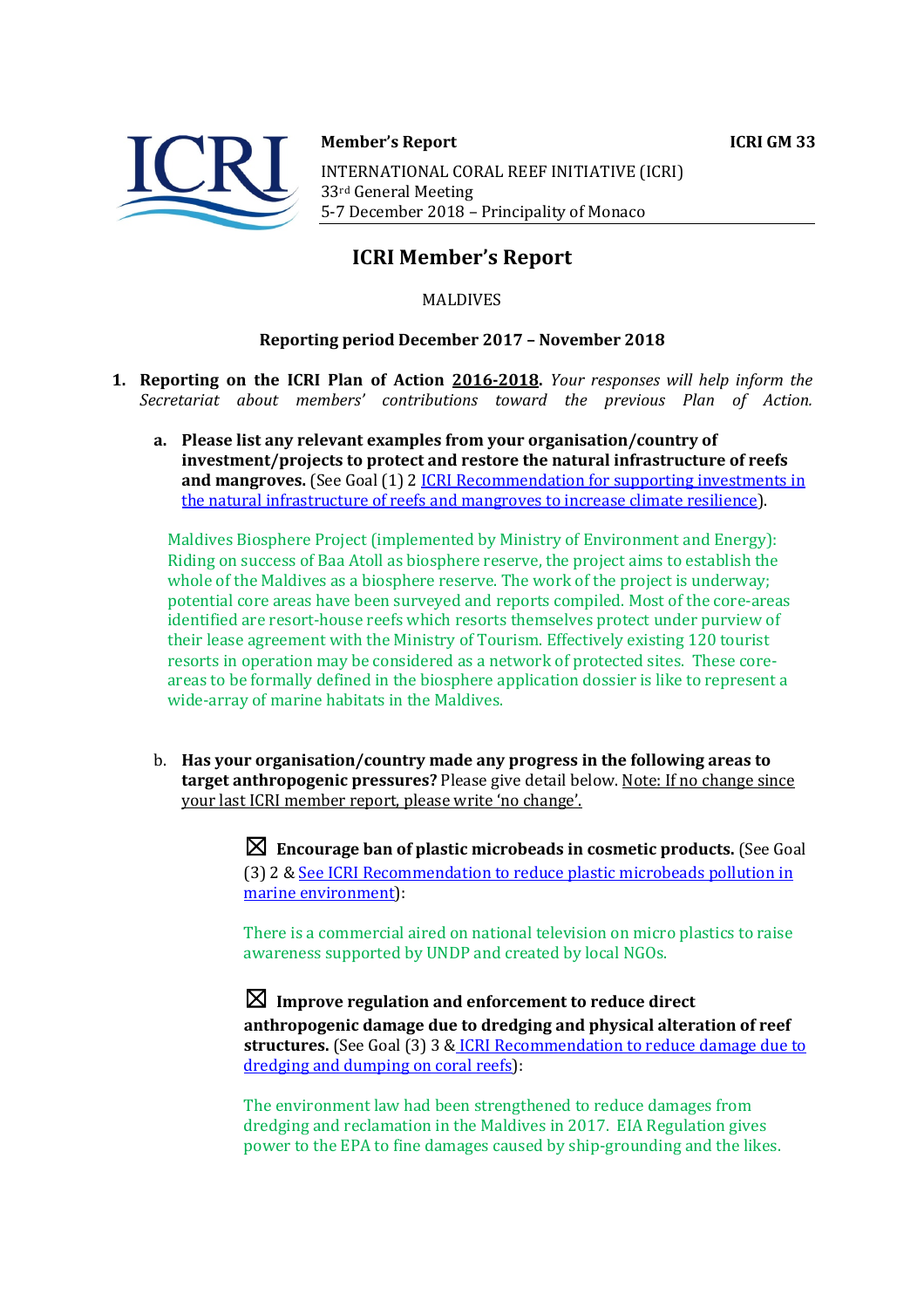## $\boxtimes$  Deployment of mooring devices limiting the mechanical destruction **of coral reefs and seagrasses.** (See Goal (3) 4).

Mooring devices are to be installed in the newly declared MPA's in southern atolls and currently used in the Baa atoll biosphere reserve. Environment Protection Agency of the Maldives with the help Reef – World Foundation had educated local dive centres from 2013 to 2018 on damages caused on using anchors while diving. While most of the diving in the Maldives is done without anchoring the boat few dives would be done by anchoring the boat. But with the help of Reef-World Foundation we are educating the dive centres to use mooring lines instead of anchoring.

c. **Did your organisation/country celebrate International Year of the Reef?** Please give details below. (See Goal (5) 1 & ICRI Recommendation designating 2018 as the third International Year of the Reef):

Yes, Maldives celebrated IYOR 2018. Maldives Government dedicated the National Marine Science Symposium to the IYOR 2018. During the symposium an amateur photo competition was also launched to mark the IYOR 2018. Apart from this local schools were visited on a monthly basis under the IYOR-2018 programme to spread awareness on coral reefs to mark the IYOR 2018.

**2.** Contribution to the ICRI Plan of Action 2018-2020 and upcoming ICRI general **meetings.** *Your responses to the following questions will assist the Secretariat in assessing contributions towards the major themes of the draft ICRI Plan of Action 2018-2020.* 

### **Theme 1 - Promote effective and adaptable solutions to improve the protection of coral reefs**

- a. Which of the below topics do you consider to be the three top challenges that **your organisation faces in managing coral reefs?** Please select from the options below:
	- $\boxtimes$  Climate change impacts
	- $\Box$  Inadequate planning, zoning and management
	- $\boxtimes$  Unsustainable resource extraction
	- $\Box$  Tourism and recreation
	- $\Box$  Shipping
	- $\Box$  Coastal development
	- □ Dredging
	- $\Box$  Illegal and destructive fishing
	- $\Box$  Fish and coral trade
	- $\nabla$  Marine debris
	- $\Box$  Other. Please specify: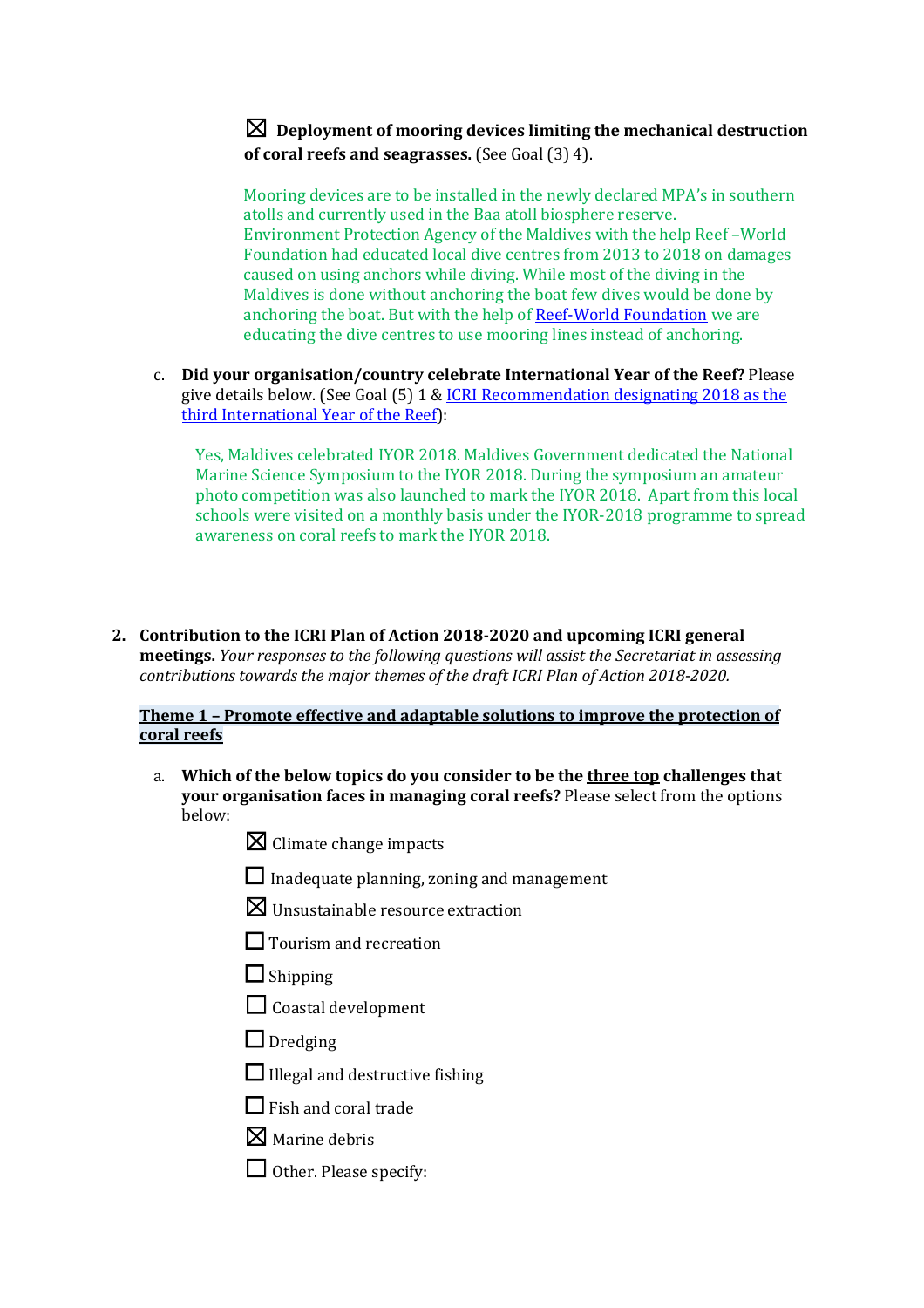b. Please list any examples of innovative management practices that your **organisation/country is involved in, such as use of VMS, drones & ecological mooring devices.** Include their limits, conditions of implementation, financing and an assessment of their results and links for more information if possible.

The Ministry of Fisheries and Agriculture (MoFA) is using VMS to monitor its tuna fishing fleet as part of the monitoring control and surveillance (MCS) program. Most of these vessels operate within 100 miles of the Maldivian EEZ. MoFA is in the process of upgrading the system to second-generation VMS technology with larger bandwidth and ability to integrate the connection with the internet. There are plans to integrate e-logbook App to this new VMS system for more efficient monitoring of the coastal fisheries.

The Marine Research and Higher Education Centre (of Milano Biccoca, Italy, in the Maldives) are making use of images taken by drones to estimate volume and type of plastics stranded the beaches. A preliminary result of assessment using algorithms developed for the purpose was presented at the second Maldives Marine Science Symposium. The project is currently purely academic and therefore with limited funding. However, the results are promising. Remote assessment of volume and types of plastics could be useful to prioritize cleaning operations and understand areas more likely to was marine debris and plastics (link for Abstracts of the MMSS)

Drones are being used to monitor the Hanifaru bay in the Baa atoll Biosphere reserve. This site is monitored using drones daily during the Manta season for enforcement of regulations and to spread news on Manta ray and Whale shark citing to nearby dive centres and resorts. The use of drones to monitor Hanifaru Bay (core area of the Biosphere Reserve) is very successful since it cut down costs of physically going and monitoring the MPA. The limitation is the battery life of drones and the costs.

Marine Research Centre (MRC) is currently using Diver Propulsion Vehicles (DPV) to identify Grouper Aggregations sites in the Maldives. With the help of DPV large areas and channels between atolls are surveyed during aggregation periods. The DPV training was given to MRC staff for free by a local dive centre and they had given three scooters to do the surveys for free.

c. Please list any examples of innovative funding for management that your **organisation/country is involved in.** Include their limits, conditions of implementation, financing and an assessment of their results and links for more information if possible.

Biosphere conservation funds: In the Baa atoll biosphere reserve the money earned from entry tickets to watch Manta rays and Whale sharks are being used for atoll development, research and conservation. For more information you can visit the biosphere official website; http://www.broffice.gov.mv/en/)

d. Please list any examples of leading practices, techniques and strategies for **building reef resilience that your organisation/country is involved in.** Include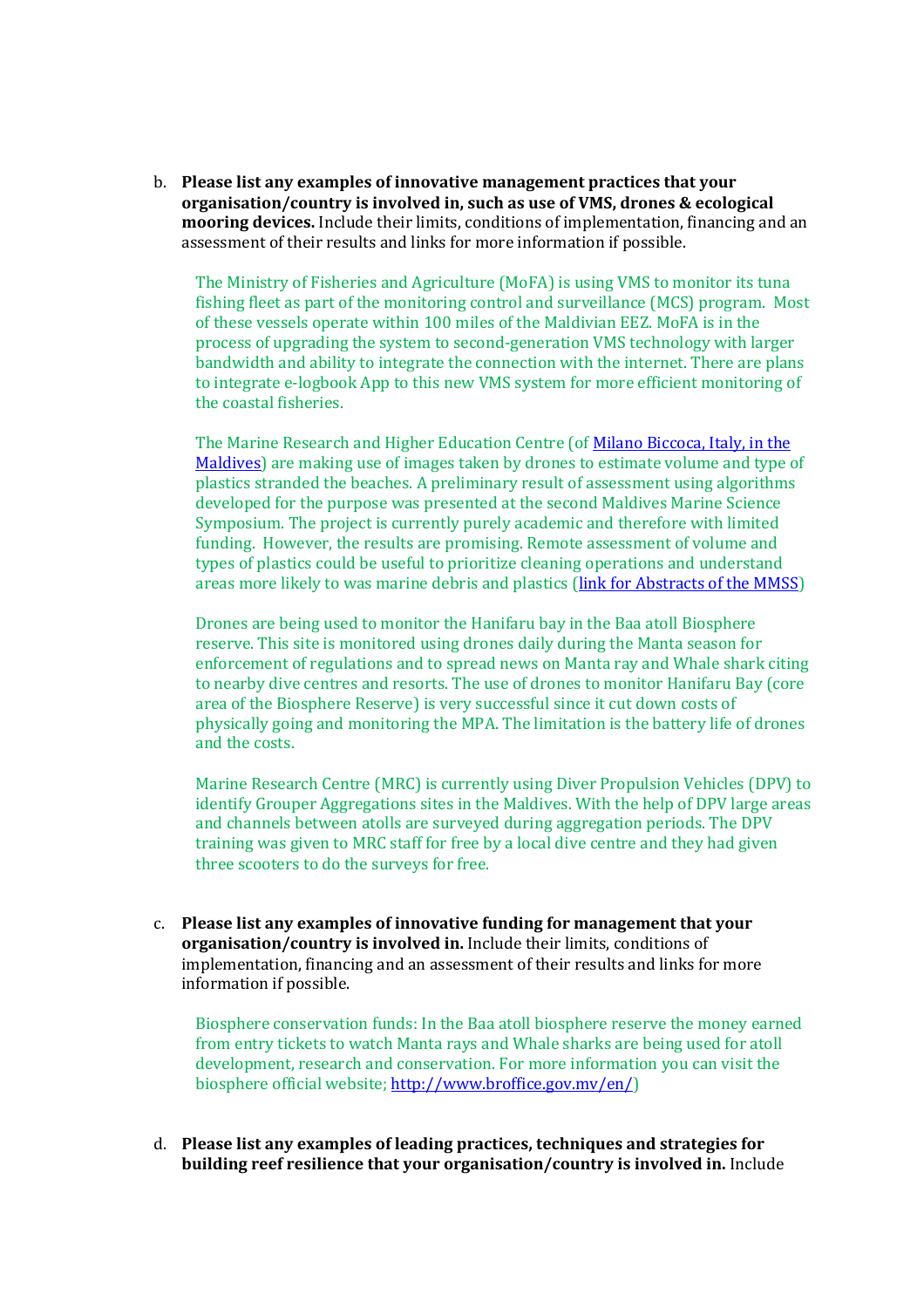their limits, conditions of implementation, financing and an assessment of their results and links for more information if possible.

The government of the Maldives is trying to protect  $10\%$  of coral reefs by 2020. To achieve this goal this year total 4 coral reefs and 5 Mangrove forests had been protected in 2018.

- 1- Rasdhoo Madivaru Rasdhoo atoll– The core area is 266.08 hectares
- 2- Manta point Addu atoll-170 hectares
- 3- British Loyalty Wreck and the reef surrounding it-13 hectares
- 4- Dhigulaibadhoo Magrove forest- 43 hectares
- 5- Farukolhu Magrove forest- 172.74 hectares
- 6- Kottey area Addu atoll, three separate Mangrove forests and one coral reef - 194 hectares

The islands developed as tourist resorts works as semi managed area where fishing and extraction of any benthic life form and fishing is prohibited. There are over hundred resorts or islands in the Maldives acting as semi protected areas.

e. Please list any examples of leading practice reef restoration mechanisms that **your organisation/country is involved in.** Include their limits, conditions of implementation, financing and an assessment of their results and links for more information if possible.

In a wide scale tourist resorts in the Maldives are implementing coral restoration activities as an eco-tourism concept. Some resort developers are also using reef restoration and replantation following the resort development phase if there had been significant loss in coral cover during construction. To start a coral restoration project a permit is needed from Environment Protection Agency (EPA) of the Maldives and an environment impact assessment had to be done in order to get the permit.

#### **Theme 3 - Support communities reliant on coral reefs**

**f.** Is sustainable tourism development a significant challenge for your **organisation?** If so please include detail below of the kinds of challenges faced and your strategies to deal with them.

Sustainable tourism is not a significant challenge in the Maldives. Unlike in other countries most tourist hotels (resorts) are fully self-contained islands providing entire range of services from within the island itself; power generation and water production, sewage / waste treatment and M&E. As such resort has full control how they make use of the surrounding marine environment. Under their lease agreement resorts have full jurisdiction on how they manage the house reef (800 m from the shoreline and/or the entire house reef). A challenge in the Maldives is lack of streamlined regulatory and enforcement framework.

g. Is your organisation involved in activities to raise awareness and encourage action to support communities reliant on coral reefs? Please include details below.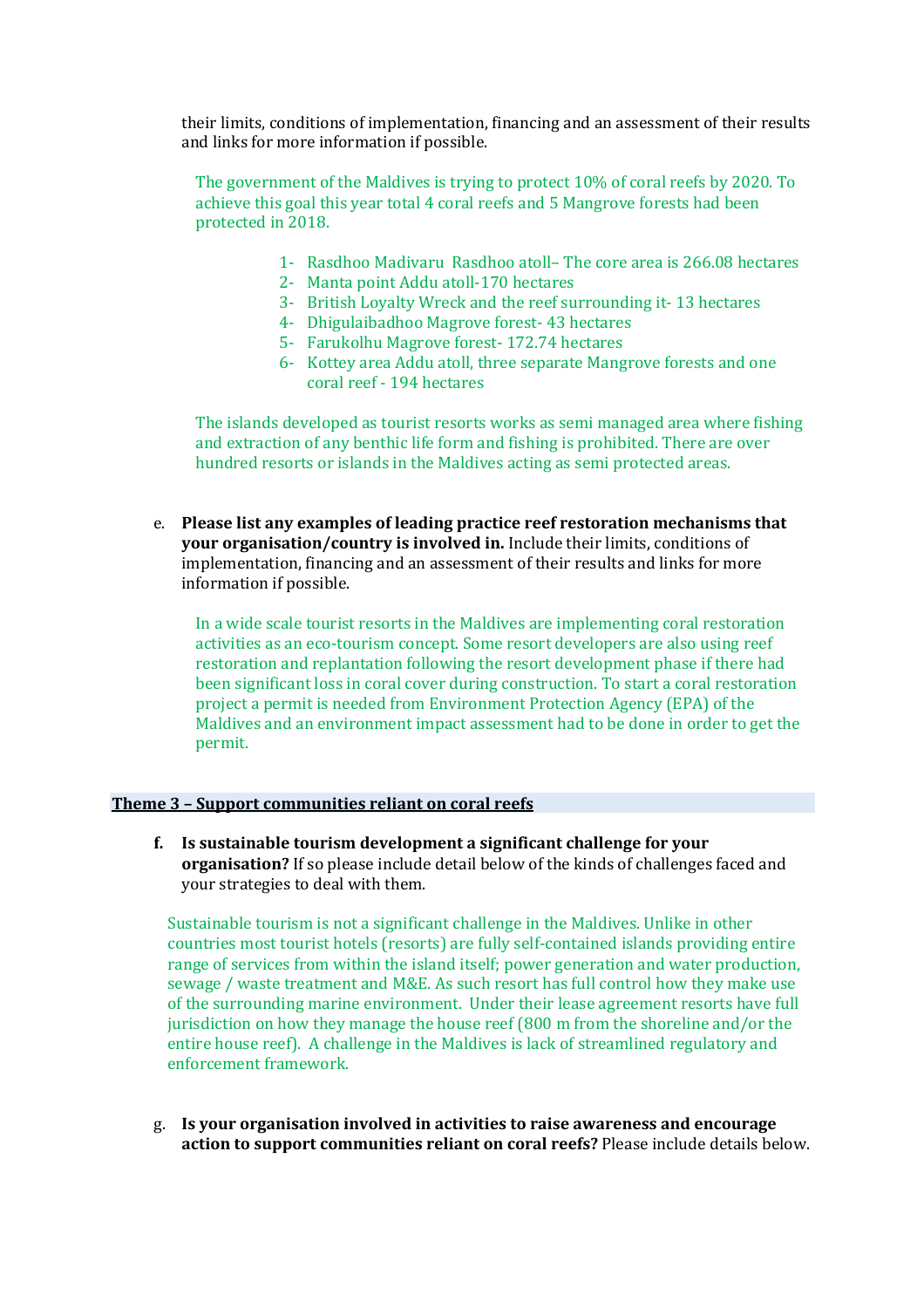- h. Yes, the Marine Research Centre and the Ministry of Fisheries and Agriculture are involved in a nation-wider coral reef awareness building effort spear-headed by the Ministry of Education. The Marine Research Centre is also engaged with the schools and public on *ad-hoc* basis in building awareness. IYOR2018 is being marked in the Maldives.
- i. .

### **Theme 4 - Help to reduce anthropogenic threats to coral reefs, particularly those that occur at a global or regional scale**

**j.** What activities is your organisation involved in to elevate awareness of the **global nature of the threat of climate change to coral reefs?** Please include details below

The Marine Symposium organized and the Marine Research Centre (MRC) every two years creates a platform to share scientific studies on coral reefs and the marine environment. 

**k.** Has your organisation made any progress in dealing with destructive fishing and **trade?** Please include details below.

The major fishing practices in the Maldives are non-destructive methods. It is illegal to use fishing nets, any type of chemicals, spearfishing and using any types of explosives to fish in the Maldives. It is illegal to export or import most of the marine species protected in the International laws. Currently our organization is trying to establish a management plan for reef fishery and aquarium fishery in the Maldives to reduce the impacts of unsustainable resource extractions.

l. Has your organisation made any progress in dealing with marine debris? Please include details below.

The Ministry of Fisheries and Agriculture signed a Memorandum of Understanding with the **Parley Maldives** - an NGO based in the Maldives who deals with single-useplastic. They are encourage plastics used by fishermen in the Maldives are collected and disposed (recycled) adequately. We are making progress in this.

**3.** Would you like to report on your activities during the ICRI GM? Please give details below.

YES

**4.** International events. Please list any upcoming international events relevant to ICRI which someone from your organisation plans to attend in 2018-2019.



 $\boxtimes$  ICRI GM, Monaco, 5-7 Dec 2018

□ Conference of the Parties to the United Nations Framework Convention on Climate Change, 3-14 Dec 2018